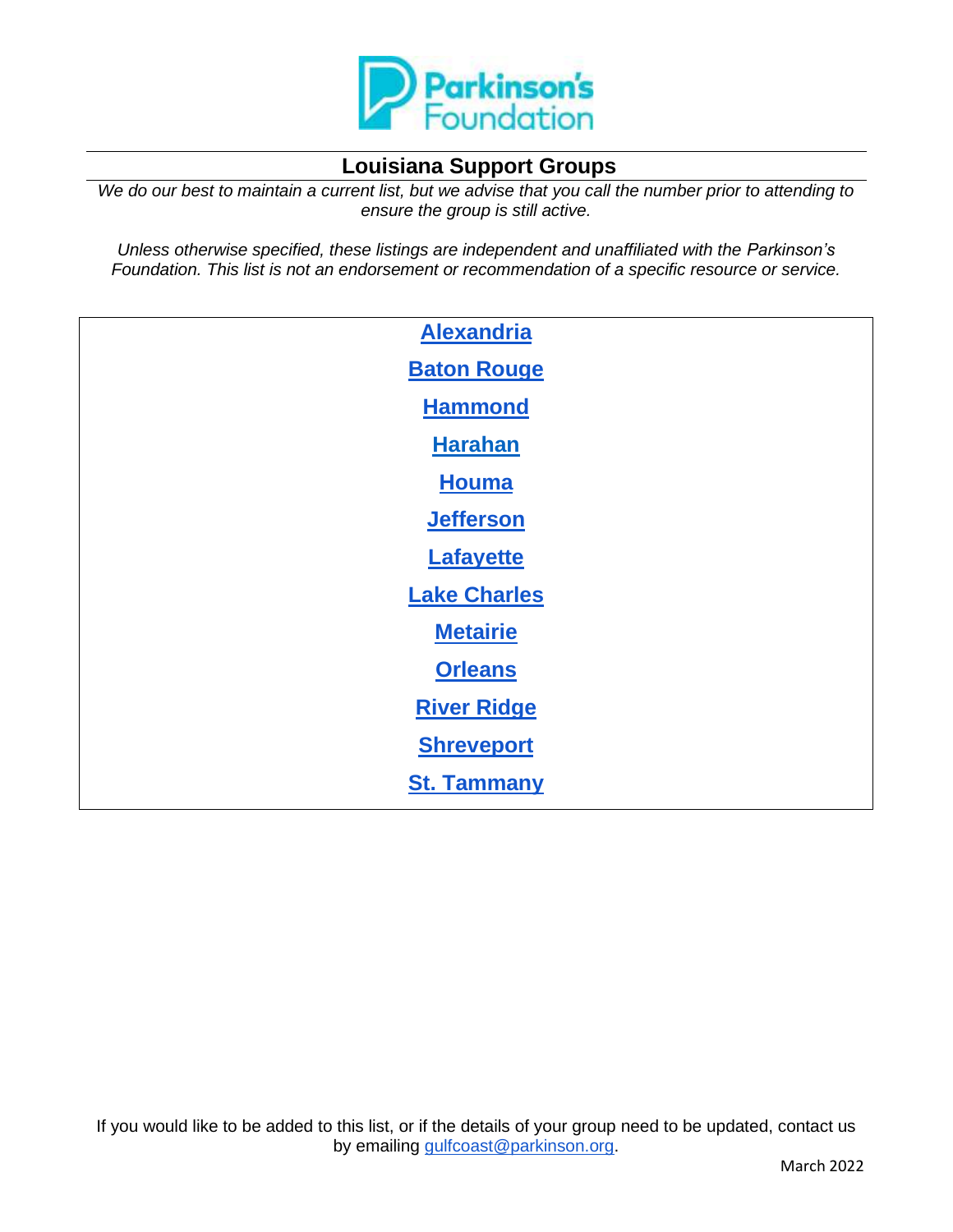

*Groups may occasionally change the date and time of their meeting. Please use the contact information listed with the group to confirm they are meeting.*

# **Alexandria**

### **People with Parkinson's & Care Partners Support Group**

**Location:** Alexandra, LA 71303 For more information, contact Becky Watkins at 318-448-6938

# <span id="page-1-0"></span>**Baton Rouge**

### **People with Parkinson's & Care Partners Support Group**

**Location:** Baton Rouge, LA 70810 For more information, contact Sally Palmer at 225-773-7892 or Gregory 225-772-3441 [gregorypalmer@cox.net;](mailto:gregorypalmer@cox.net)

### **Movers and Shakers** *- St. Paul's Lutheran Church*

**Location:** Baton Rouge, LA 70806 For more information, contact Bernard Colley at 225-349-6146 or [bg.rose@cox.net](mailto:bg.rose@cox.net) or Randy LeBlanc at 225-933-8294

# <span id="page-1-1"></span>**Hammond**

## **People with Parkinson's & Care Partners Support Group - North Oak Medical Center**

**Location:** Hammond, LA 70403 For more information, contact Mickey Roye at 985-974-3080 or [mickey.roye@gmail.com](mailto:mickey.roye@gmail.com)

# <span id="page-1-2"></span>**Harahan**

### **Circle of Friends** *Support Group for People with Parkinson's, Care partners, friends and family.*

**Location:** Harahan, LA 70123 – Meeting in-person and online **Fee:** No For more information, contact Michelle Lane at 504-952-6659 or [michlane23@gmail.com.](mailto:michlane23@gmail.com)

# <span id="page-1-3"></span>**Houma**

### **People with Parkinson's & Care Partners Support Group**

**Location:** Houma, LA 70360

*This listing is provided for informational purposes only. Call our Helpline: 1-800-4PD-INFO (473-4636)* March 2022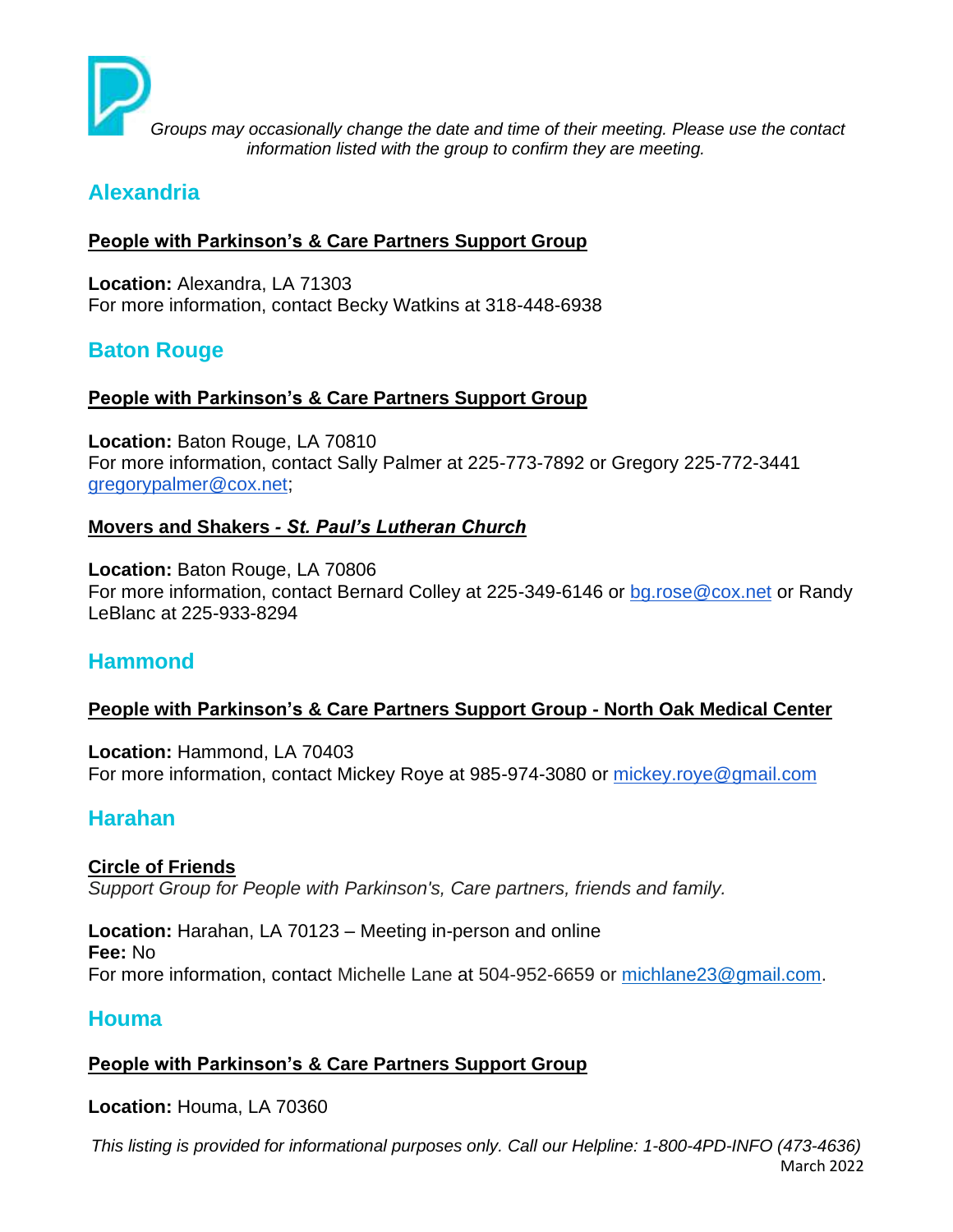

*Groups may occasionally change the date and time of their meeting. Please use the contact information listed with the group to confirm they are meeting.*

For more information, contact Penny Brooks at 985-850-6043 or [penny.brooks@tgmc.com](mailto:penny.brooks@tgmc.com)

# **Jefferson**

#### **Circle of Friends**

*For those with Parkinson's, Care Partners, friends, and family.*

**Location:** Harahan, LA 70123 For more information, contact Michelle Lane at 504-952-6659 or [michlane23@gmail.com](mailto:michlane23@gmail.com).

# <span id="page-2-0"></span>**Lafayette**

#### **People with Parkinson's & Care Partners Support Group - PEPP Group**

**Location:** Lafayette, LA 70506 – Meeting in-person For more information, contact Patrice Williams at 985-397-3648or 337-828-1182 ext.210 or [patrice@dugasoil.com](mailto:patrice@dugasoil.com)

## <span id="page-2-1"></span>**Lake Charles**

### **Care Partners Support Group**

**Location:** Lake Charles, LA 70605 For more information, contact [finfo@eljayfd.org](mailto:info@eljayfd.org)

#### **People with Parkinson's & Care Partners Support Group**

**Location:** Lake Charles, LA 70605 – *Meeting online.* For more information, contact Eligha Guillory at 337-310-0083 [info@eljayfd.org](mailto:info@eljayfd.org) or Sandy McNeely Duhon at (337) 515-9341. **Fee:** No [Link to website](https://www.facebook.com/groups/1710707392534695/) [here.](https://www.facebook.com/groups/1710707392534695/)

### <span id="page-2-2"></span>**Metairie**

### **The BIG EASY FLEUR DE LIS PARKINSON'S SUPPORT GROUP**

**Location:** Metairie, LA 70806 – *Meeting online.* For more information, contact Bonnie Huddleston at 504-905-6355 or bonhudd2020@gmail.com **Fee:** No